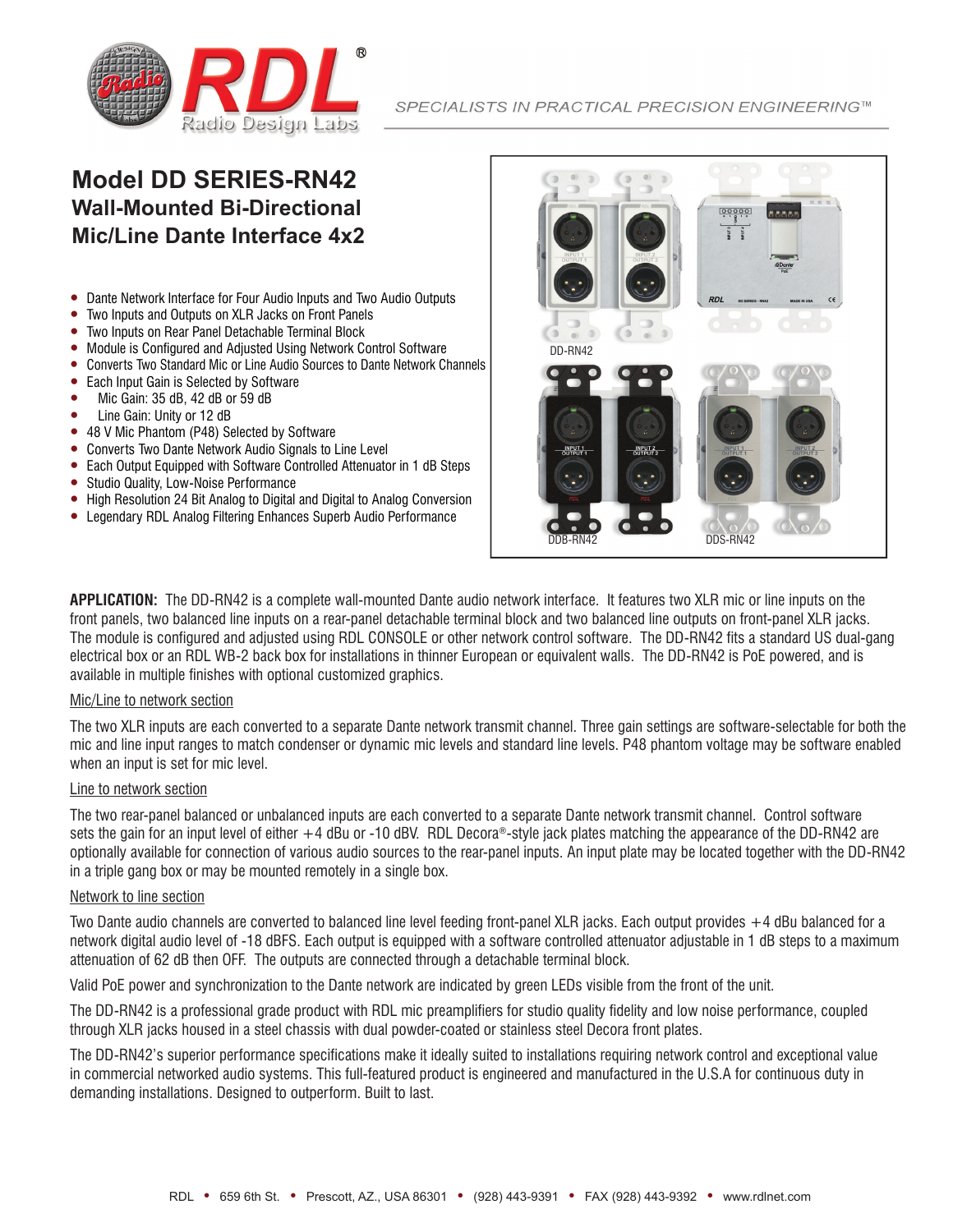

# **Model DD SERIES-RN42 Wall-Mounted Bi-Directional Mic/Line Dante Interface 4x2**

**Installation/Operation**





This product is not specified to provide basic insulation from network cabling not installed wholly within the same building structure or terminated on equipment earthed to a different earthing network.

**Radio Design Labs Technical Support Centers U.S.A. (800) 933-1780, (928) 778-3554; Fax: (928) 778-3506 Europe [NH Amsterdam] (++31) 20-6238 983; Fax: (++31) 20-6225-287**